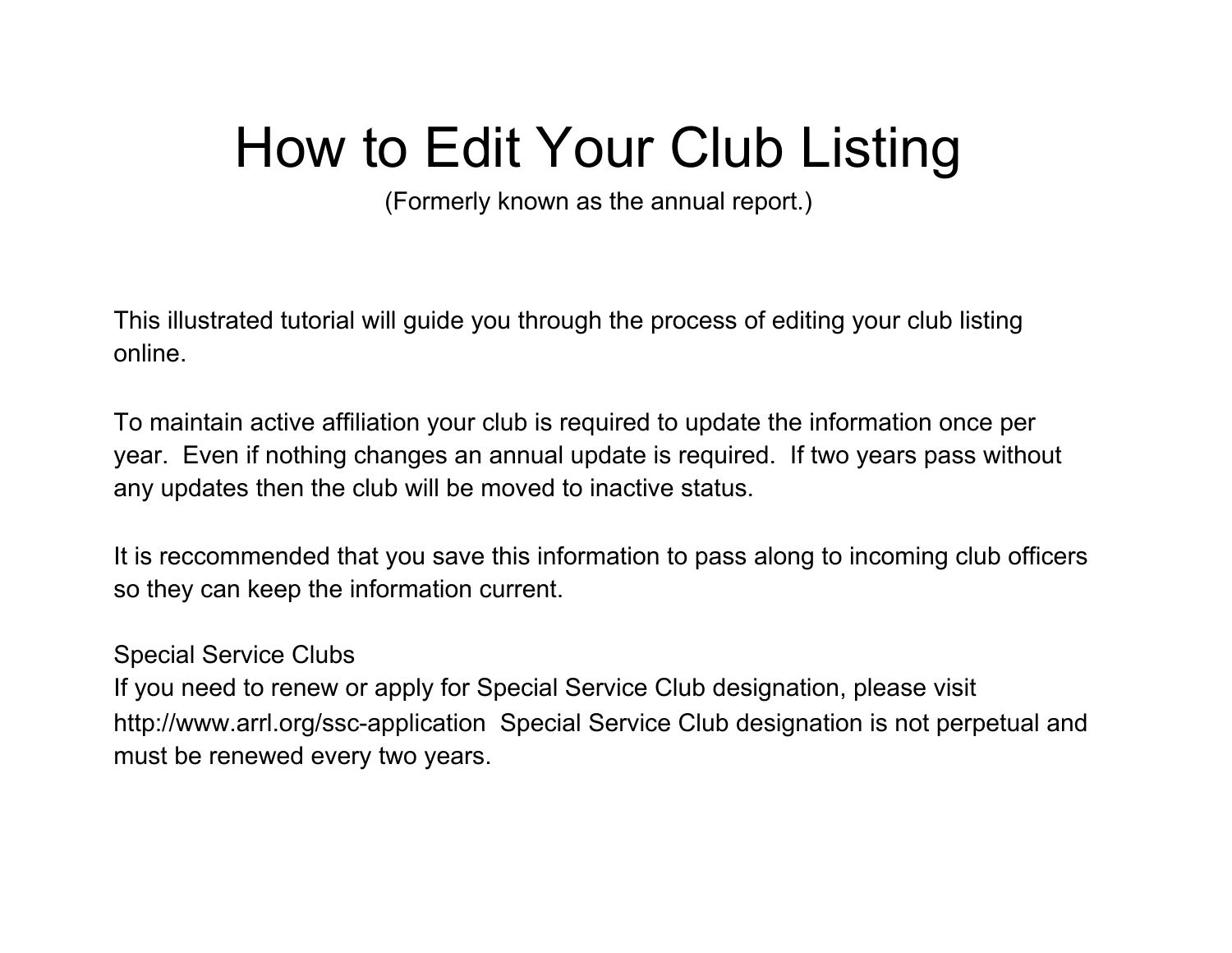1. To begin you must first sign into the ARRL web site. This is *your member login*, not the club's. The club does not have a login to the website.



If you cannot recall your login information use the "forgot password" link. If that does not resolve your issue send an e-mail to membership@arrl.org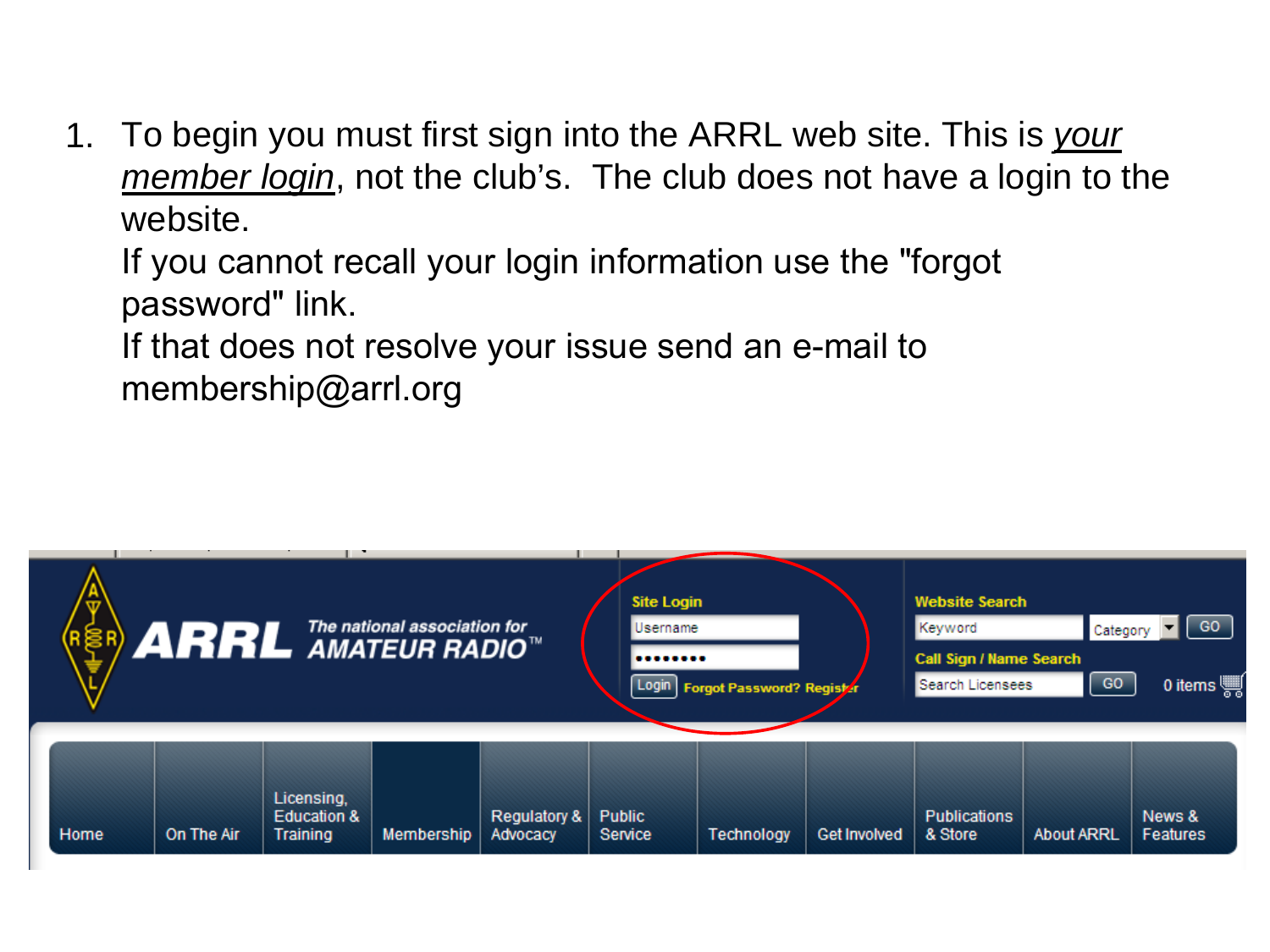2.Next, select the GET INVOLVED tab from the header menu then choose CLUBS from the site callout or from the sidebar menu.

#### Licensing, Publications<br>& Sore **Education &** Regulatory & **Public** On The Air **Training Membership** Advocacy Service Technology **Get Involved About** Home **Get Involved** Dop On The Air ARRL is the largest organization T-H Licensing, Education & in the world representing radio **Training** amateurs. You can help to expand the voice and visibility of Modu Membership the Amateur Radio Service by **DIY** volunteering and supporting **Regulatory & Advocacy ARRL. WWW Public Service** Technology **ARR Get Involved Ge Volunteer Opportunities** Learning Opportuni PIC<br>Contract Recruiting & Out **New to Ham Radio? Volunteer** There's an important role for every ham. **Clubs** Learn more about Amateur Radio. ARRL When you volunteer, you support ARRL offers the resources to help you earn your **Hamiests and Conventions** and the Amateur Radio Service. Calendar first ham radio license. Learn More **Learn More Connect to Hams** New to Ham Radio **The ARRL Foundation Donate** Donate to ARRL The Foundation's key progams award The ARRL Foundation Your financial support strengthens scholarships to qualified students. Grants ARRL's efforts on behalf of Amateur **Publications & Online** support Amateur Radio organizations. Radio, Learn More **Store Learn More About ARRL Connect to Hams Clubs News & Features** Find other ARRL members, radio clubs **Public Service** Clubs are a radio amateur's link to local and special ham radio interest groups. hams and activities. Learn More **Learn More** Contir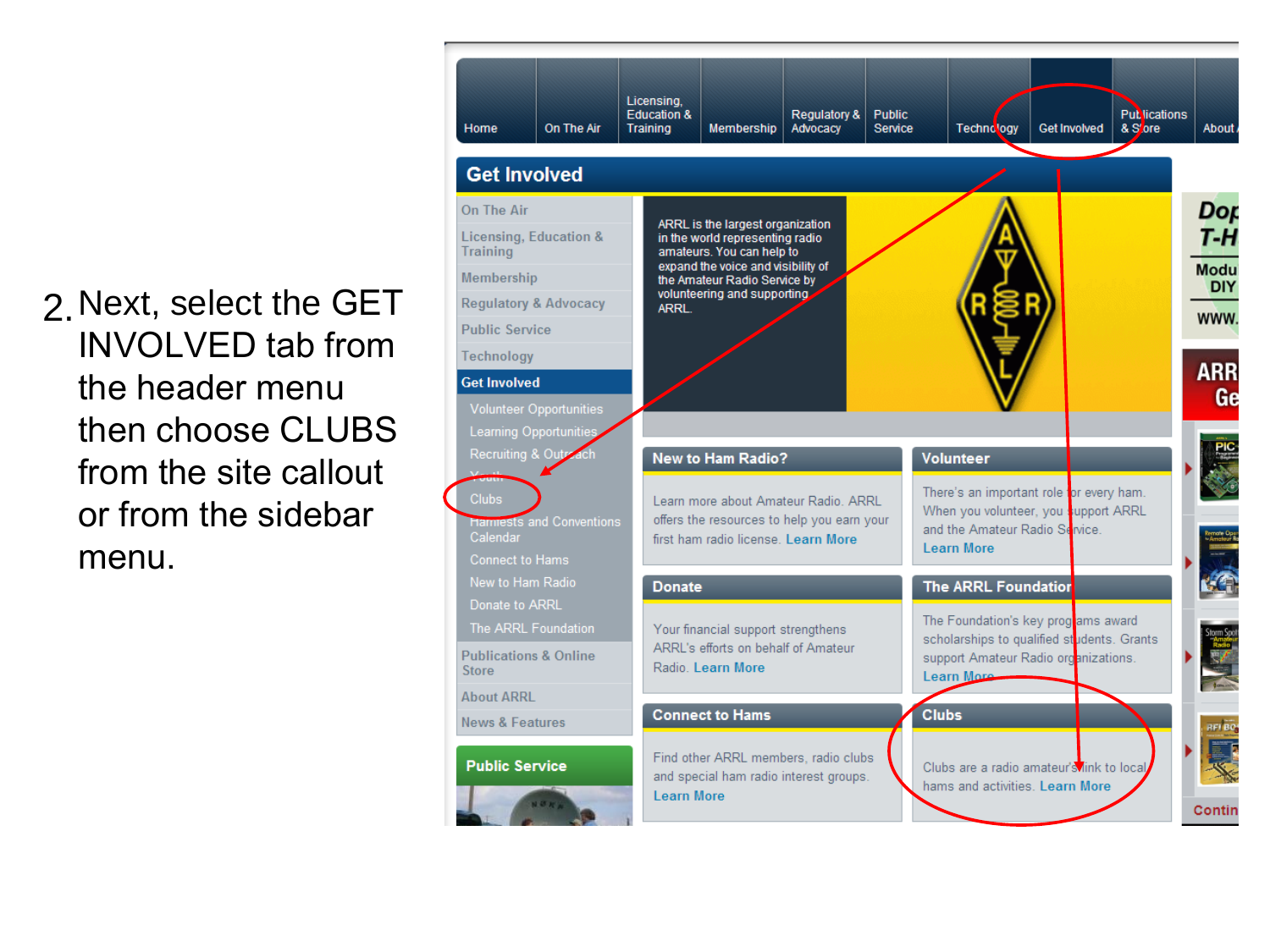### 3. Select FIND A CLUB to search for your club.

#### **Clubs Volunteer Opportunities Learning Opportunities Recruiting & Outreach** Youth Or **Clubs** Find a Club **Alliated Club Resources Hamfests and Conventions** Calendar **Connect to Hams** New to Ham Radio Donate to ARRL **The ARRL Foundation**

#### **Find A Club**

Get involved and meet new friends at a local Amateur Radio club. Search for ARRL affiliated clubs in your area or around the country. **Learn More** 

#### $1 \vert 2$

**New Affiliated Clubs** 

#### - ARRL Welcomes These New Affiliated Clubs

The following clubs were issued a charter of affiliation on June 2, 2010. Welcome!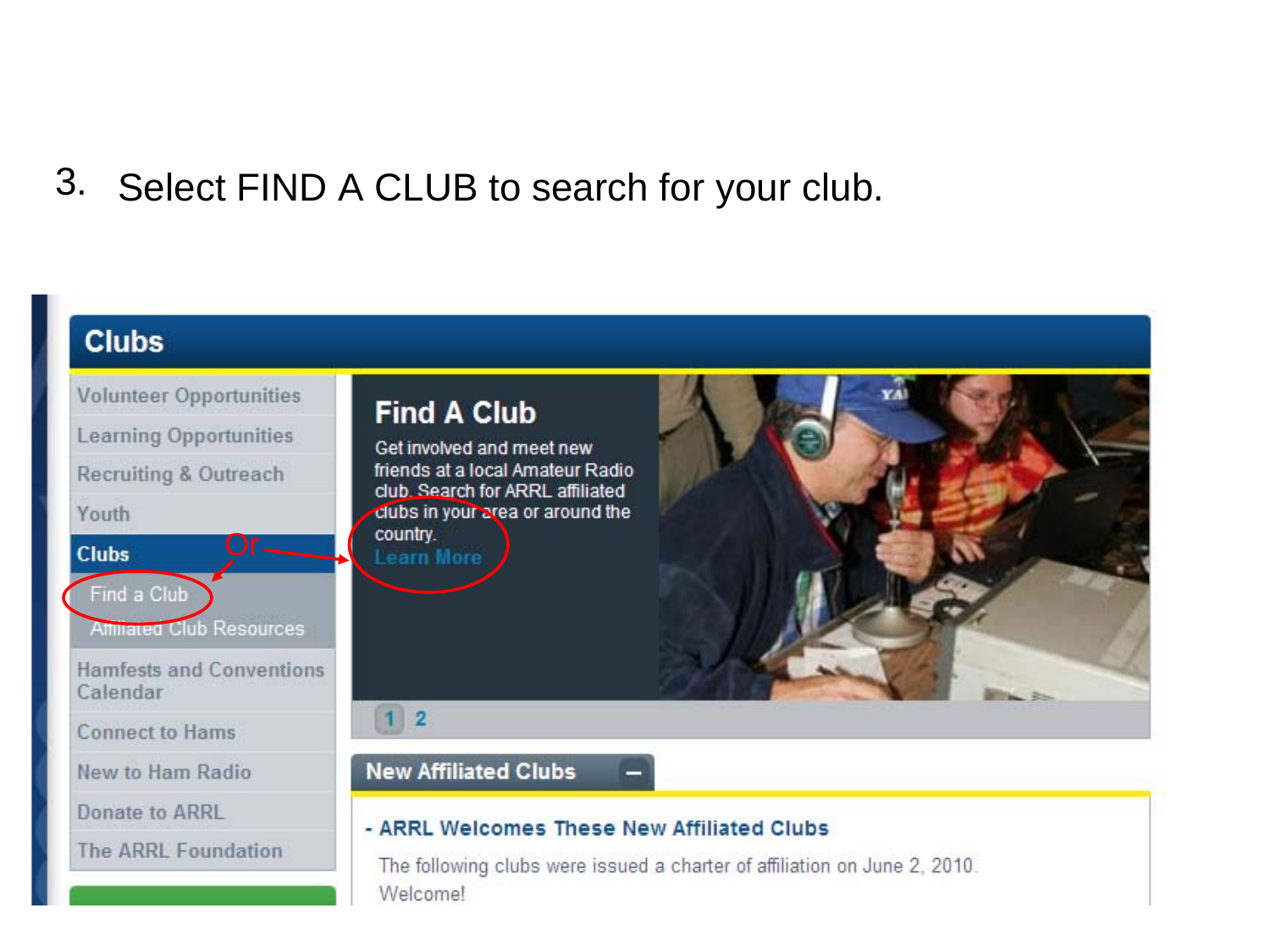4. Enter the club name or partial name or call sign then click the SEARCH button.

> Note: This is a single criterial search engine. Do not populate more than one box.

#### **Search for ARRL Affiliated Clubs**

-1

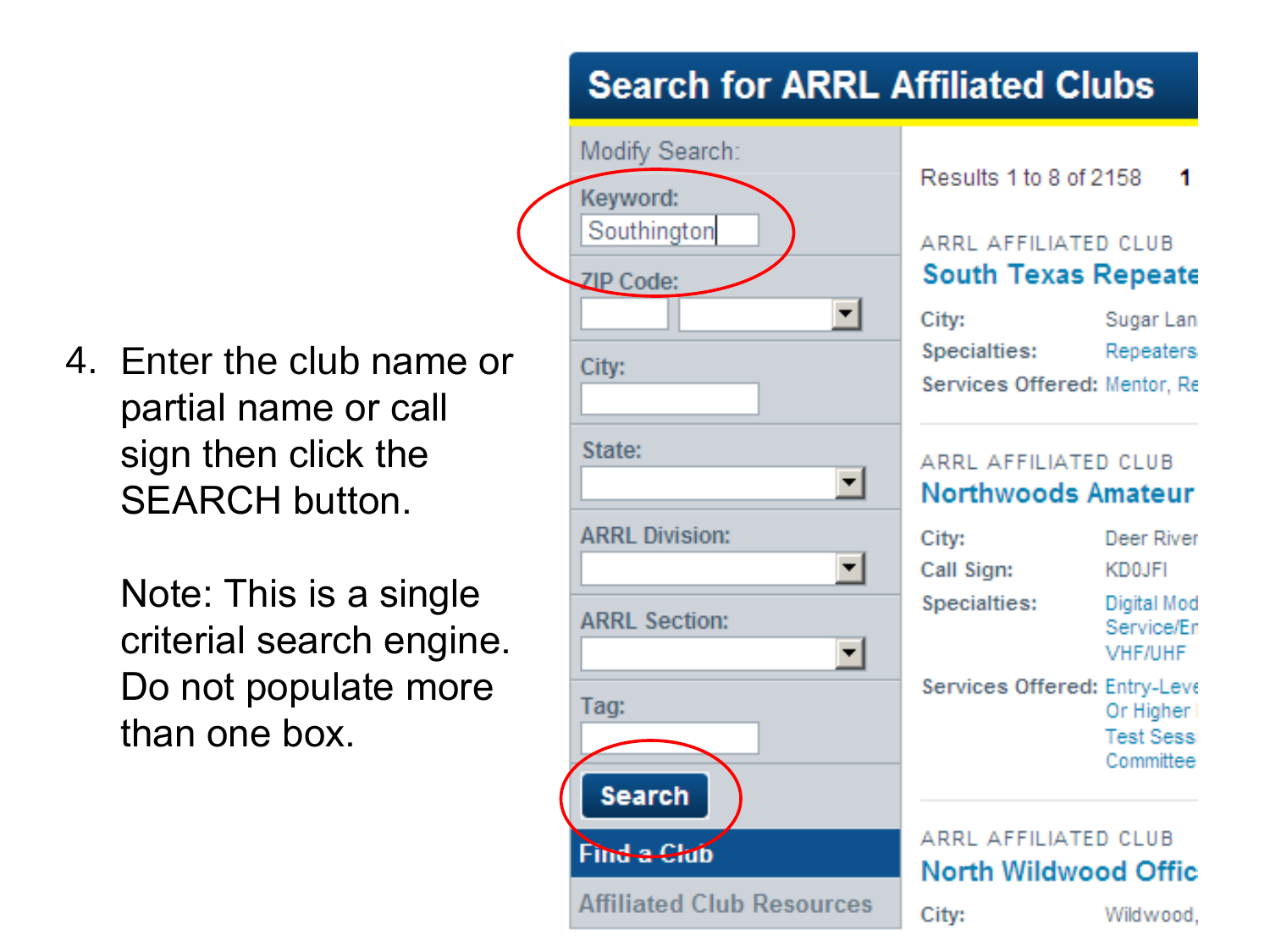### 5. Use GO NOW to view the club detail page.

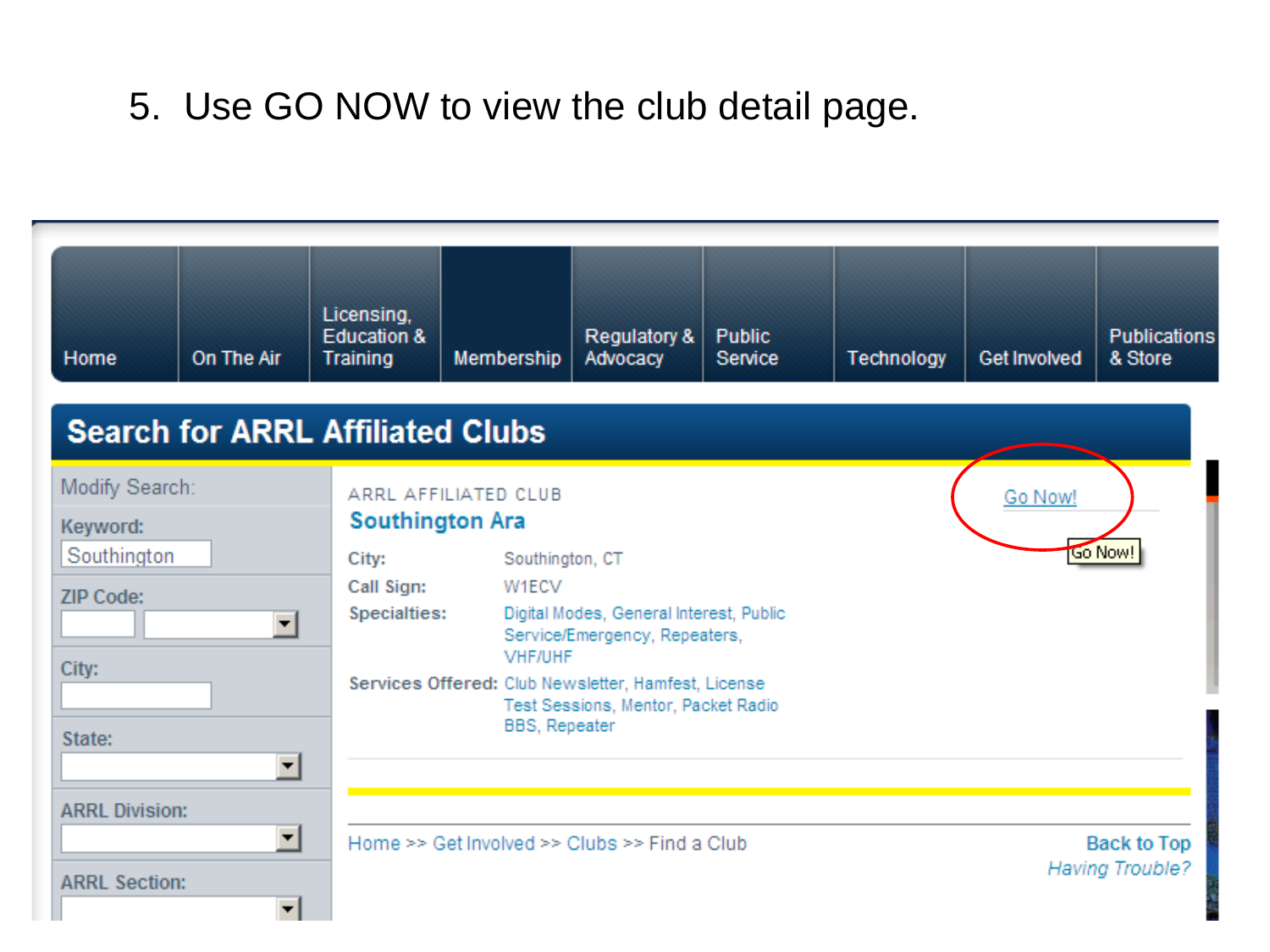6. If you are signed into the ARRL web site you will see an EDIT link that will take you to the update form. If you do not see this link, check to be sure you are logged in to the website as an ARRL member.

| <b>Southington Ara</b>                                   |                                                                                                     | Edit                                                        |
|----------------------------------------------------------|-----------------------------------------------------------------------------------------------------|-------------------------------------------------------------|
| <b>Basic Information</b><br>Call Sign:<br>Annual Report: | W1ECV<br>Jul 06th 2010<br>Meeting Time: Last Wed Monthly 7:30 PM                                    |                                                             |
| Meeting Place:                                           | Southington Grange Hall, Corner of Knowles Avenue and Summit<br>Street, Southington                 | <b>Contact Information</b><br>Club Name:<br>Southington Ara |
| Affiliation Date:                                        | Mar 18th 1955<br>Specialties: Digital Modes, General Interest, Public Service/Emergency, Repeaters, | Call Sign:<br>W <sub>1</sub> ECV                            |
| Services                                                 | <b>VHF/UHF</b><br>Club Newsletter, Hamfest, License Test Sessions, Mentor, Packet                   | Contact:<br>Chet Bacon                                      |
| Offered:                                                 | Radio BBS, Repeater                                                                                 | Daytime Phone:<br>860-628-9346                              |
| Links:<br><b>Club Statistics</b>                         | http://www.chetbacon.com/sara.htm                                                                   | Evening Phone:<br>860-628-9346                              |
| Club Members: 42<br>Voting                               | 42                                                                                                  | Email:<br>ka1ilh@chetbacon.com                              |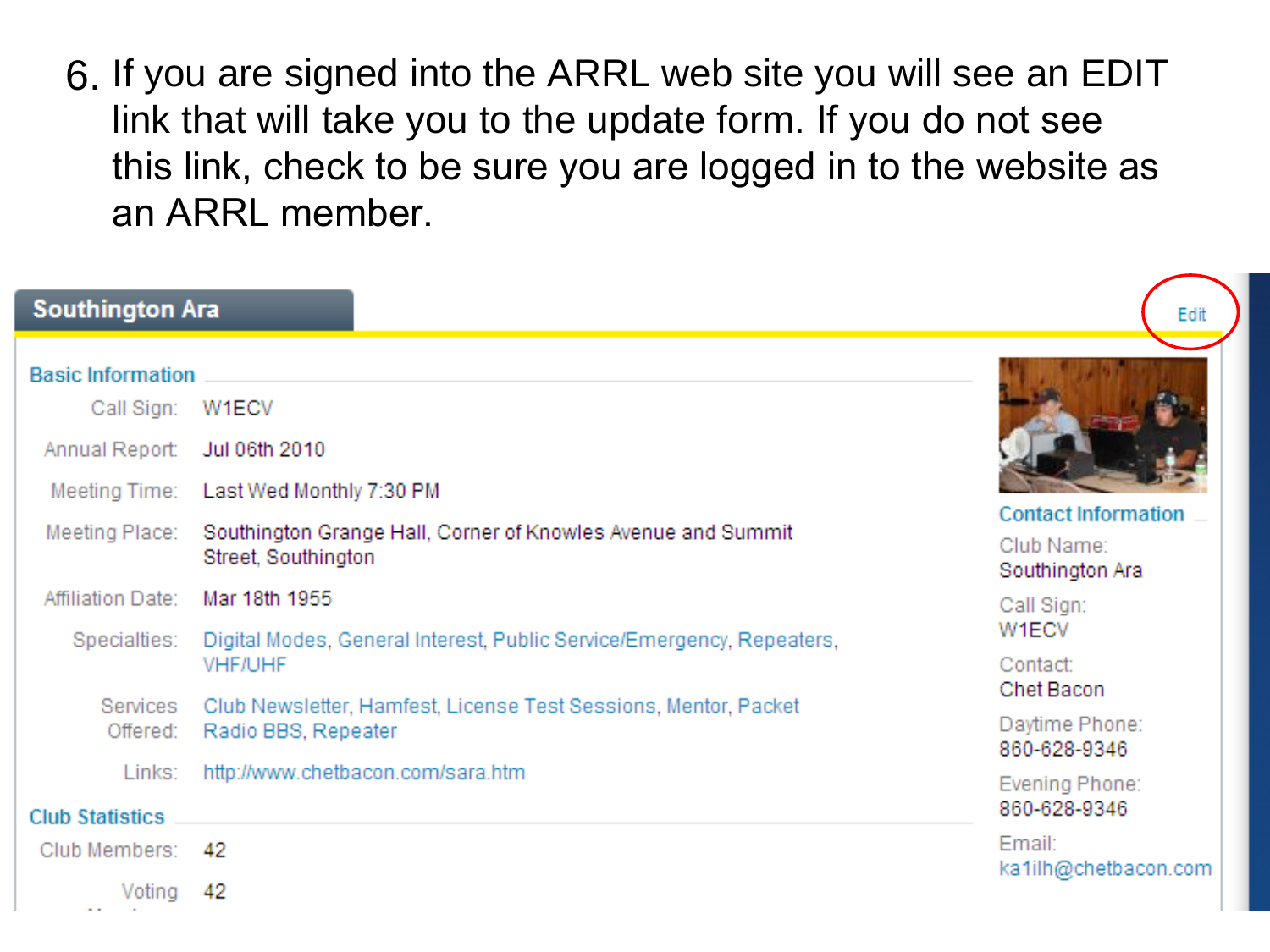## 7. If you do not see the edit form click the **Edit Club** button.

The first section of the form contains the club information. Check for correctness and make any necessary changes.

| <b>Edit Club</b>                                                |                                                                             |
|-----------------------------------------------------------------|-----------------------------------------------------------------------------|
| <b>View Club Page</b><br><b>Fdit Information</b>                | <b>Edit Media</b>                                                           |
| <b>Edit Club</b><br><b>Edit Club</b>                            |                                                                             |
| <b>Club Information</b>                                         |                                                                             |
|                                                                 | Master ID 0004000356                                                        |
|                                                                 | 囲<br> 6<br>$2010 -$<br>Annual report July<br>$\overline{\phantom{a}}$<br>▾⊧ |
|                                                                 | Club name Southington Ara                                                   |
|                                                                 | Call Sign W1ECV                                                             |
|                                                                 | $\blacksquare$<br>ARRL section Select a section                             |
|                                                                 | Date of Affiliation 1955-03-18 00:00:00                                     |
|                                                                 | SSC start date 1990-03-08 00:00:00                                          |
| Date of officer                                                 | F<br>▼<br>elections                                                         |
|                                                                 | Meeting location Southington Grange Hall, Corner of Knowl                   |
|                                                                 | Meeting day & time Last Wed Monthly 7:30 PM                                 |
| Should prospective Yes<br>amateurs be<br>referred to this club? |                                                                             |
| Total number of club  42<br>members                             |                                                                             |
| Number of voting 42<br>members                                  |                                                                             |
| Number of voting<br>members who are<br>licensed amateurs        | 40                                                                          |
| Number of voting 30<br>members who are<br><b>ARRL</b> members   |                                                                             |
| Web page - URL                                                  | http://www.chetbacon.com/sara.htm                                           |
| Connielting                                                     |                                                                             |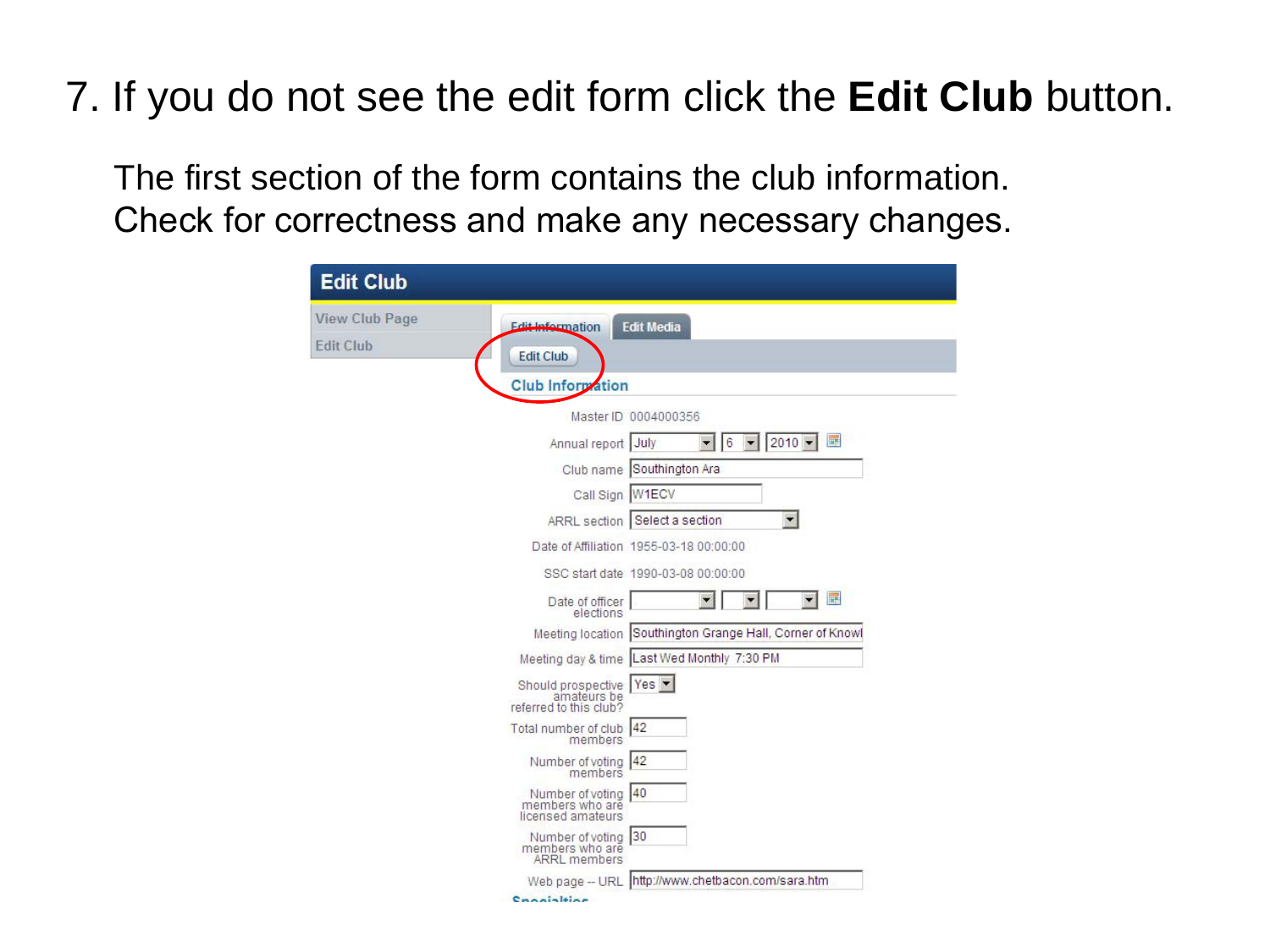### The Club Description Section

This text box allows you to enter any descriptive information about your club. It is suggested that you work in Notepad then copy and paste your text into this box. By doing so you can make any edits offline and you will always have a copy of your work should the page accidentally erase any text in the box.

Do not copy and paste from MS Word because the formatting is not compatible with this feature.

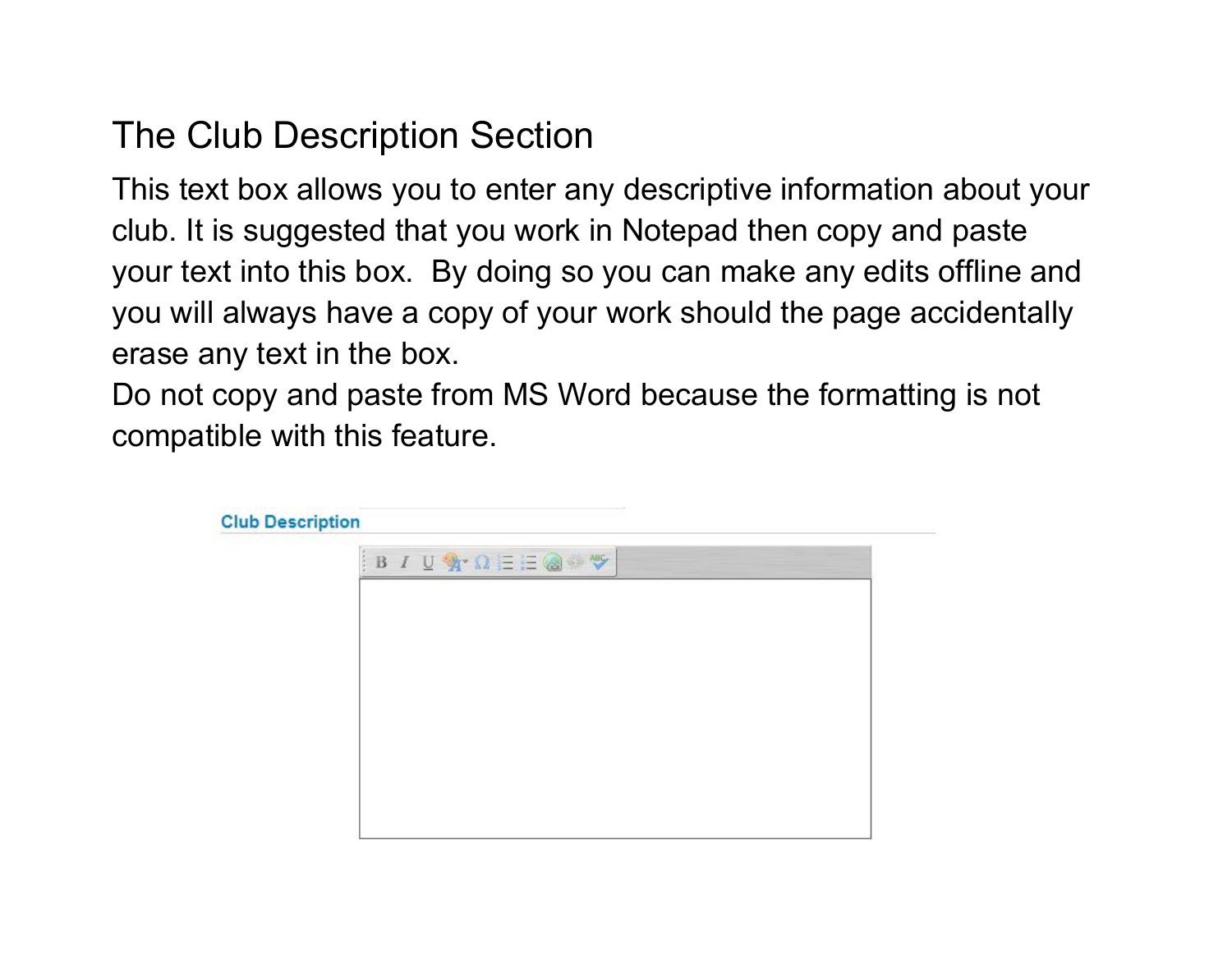#### The next section lists the specialties and services offered by the club. Check all that apply.

#### **Specialties** (check all ☑ General Interest appropriate <br>categories, and at □ Digital Modes least one) School or Youth Group  $\Box$  Contest  $\Box$  DXCC **VHF/UHF**  $\nabla$  Repeaters Public Service/Emergency Services offered by the club  $\nabla$  Club Newsletter (check all appropriate <br>categories) <a>[Detail</a>NG</a>nductions)</a>nductions</a>nductions</a>nductions</a>nductions</a>nductions</a>nductions</a>nductions</a>nductions</a>nductions</a>nductions</a>nductions</a>nductions</a>nductio F Entry-Level License Classes General Or Higher License Classes **D** License Test Sessions On-The-Air Bulletins  $\nabla$  Hamfest  $\nabla$  Repeater Packet Radio BBS  $\nabla$  Mentor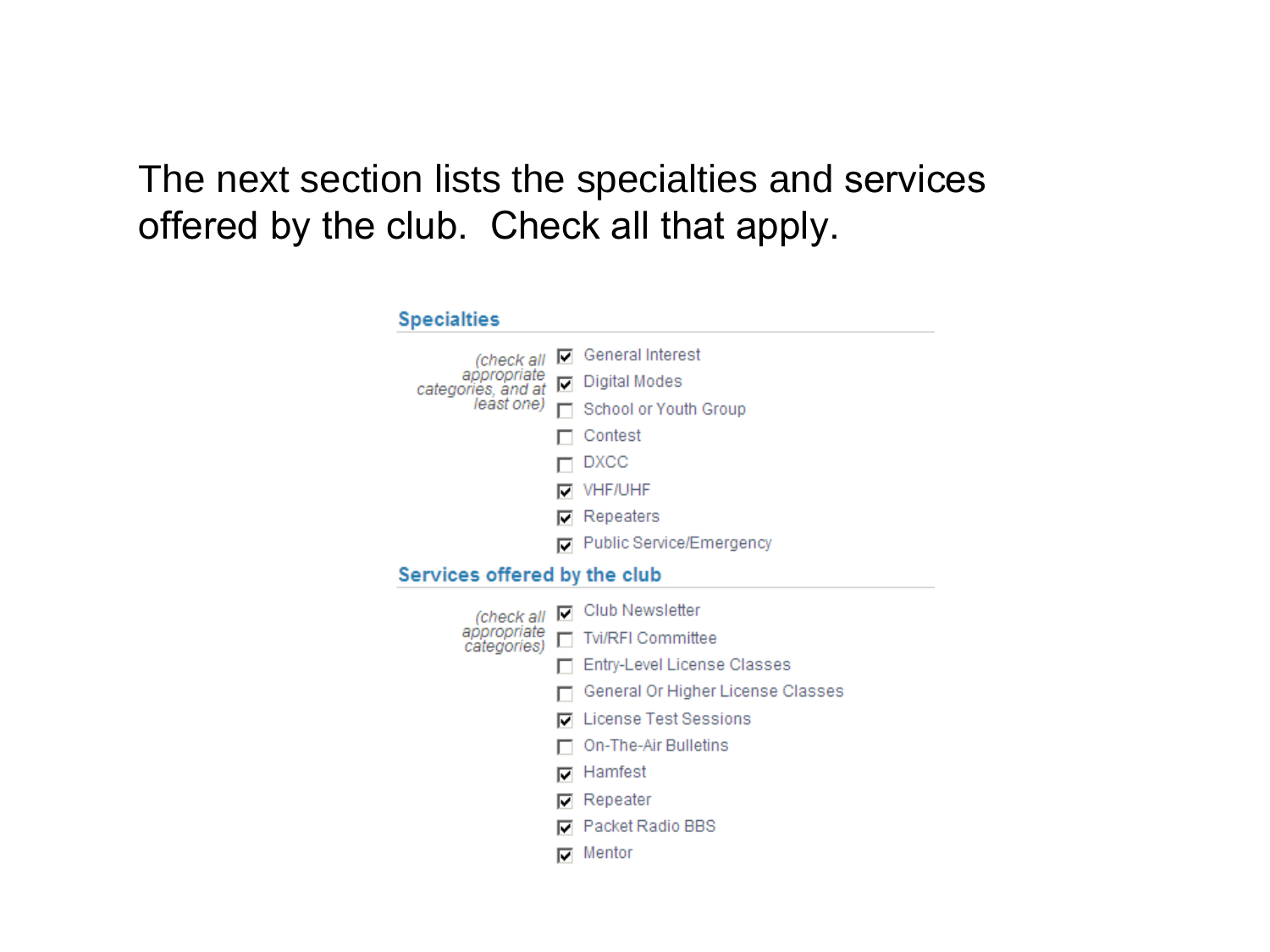#### The last section allows you to edit the club officers the club officers.

| <b>Club/Council President</b>         |                                                        |
|---------------------------------------|--------------------------------------------------------|
|                                       | Name Robert T. Stathis K1H9                            |
| Call sign K1HSN                       |                                                        |
|                                       | Email k1hsn@cox.net                                    |
| <b>Club/Council Vice President</b>    |                                                        |
|                                       |                                                        |
| Name                                  |                                                        |
| Call sign                             |                                                        |
| Email                                 |                                                        |
| <b>Club/Council Treasurer</b>         |                                                        |
| Name                                  |                                                        |
| Call sign                             |                                                        |
| Email                                 |                                                        |
| <b>Club/Council Secretary</b>         |                                                        |
| Name                                  |                                                        |
| Call sign                             |                                                        |
| Email                                 |                                                        |
| <b>Club/Council Newsletter Editor</b> |                                                        |
|                                       | Name Gregory Morin KB1VL                               |
| Call sign KB1VLZ                      |                                                        |
|                                       | Email gpmorin@gmail.com                                |
|                                       | <b>Official Submitting this Application (required)</b> |
|                                       |                                                        |
| Username w3iz                         |                                                        |
|                                       | Name Norman Fusaro                                     |
| Call Sign W3IZ                        |                                                        |
| Office Held                           |                                                        |
|                                       | Email w3iz@sbcglobal.net                               |
|                                       | <b>Submit</b>                                          |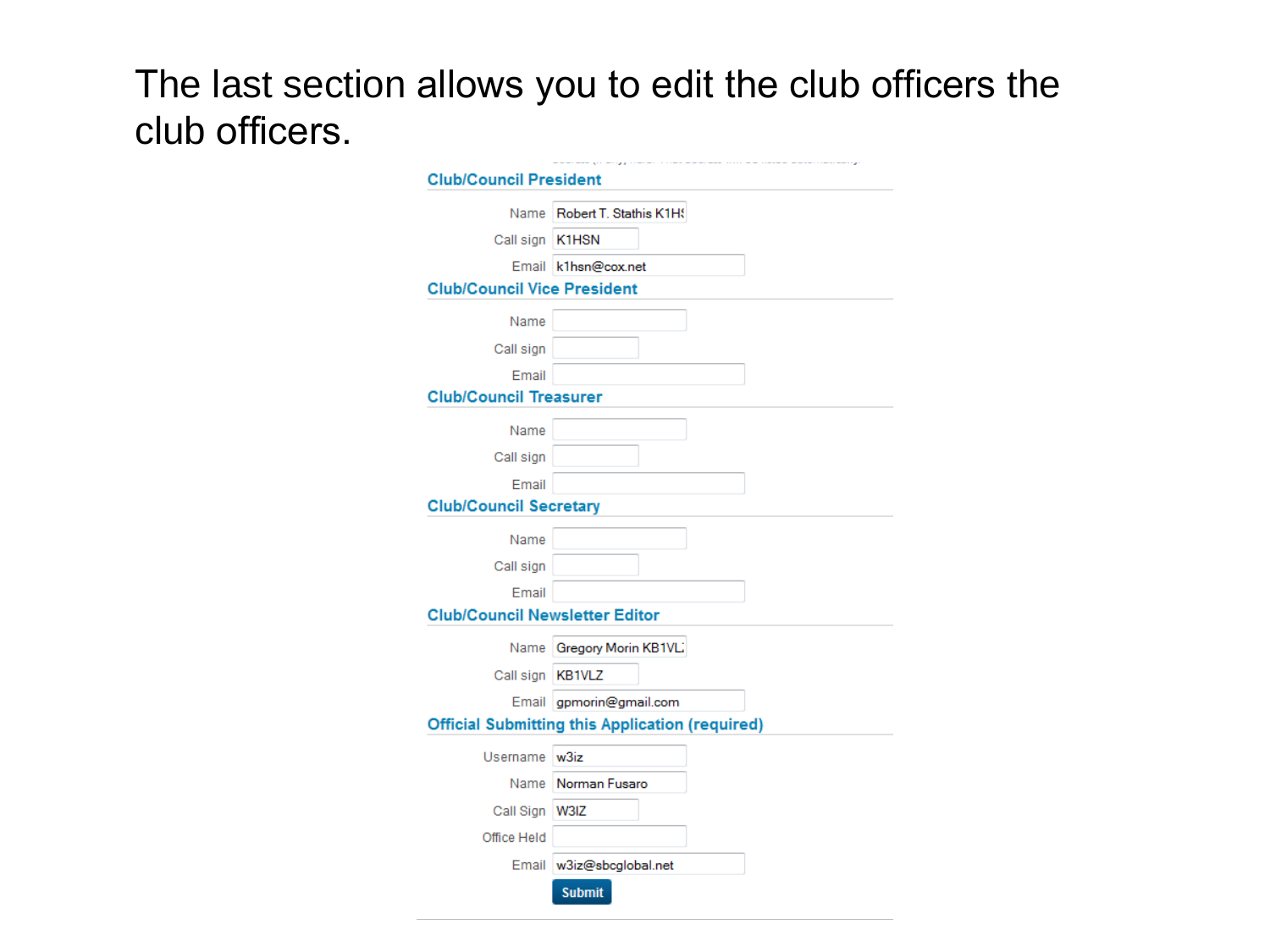### 8. After making your changes click the Submit button.

| <b>Official Submitting this Application (required)</b> |  |
|--------------------------------------------------------|--|
| Name Norman Fusaro                                     |  |
| Call Sign W3IZ                                         |  |
| Office Held                                            |  |
| w3iz@sbcglobal.net<br>Email                            |  |
| <b>Submit</b>                                          |  |

Please only submit your changes once.

Because you are logged into the ARRL web site your name and call will automatically appear in the submission box. Your changes will be effective immediately after clicking the submit button.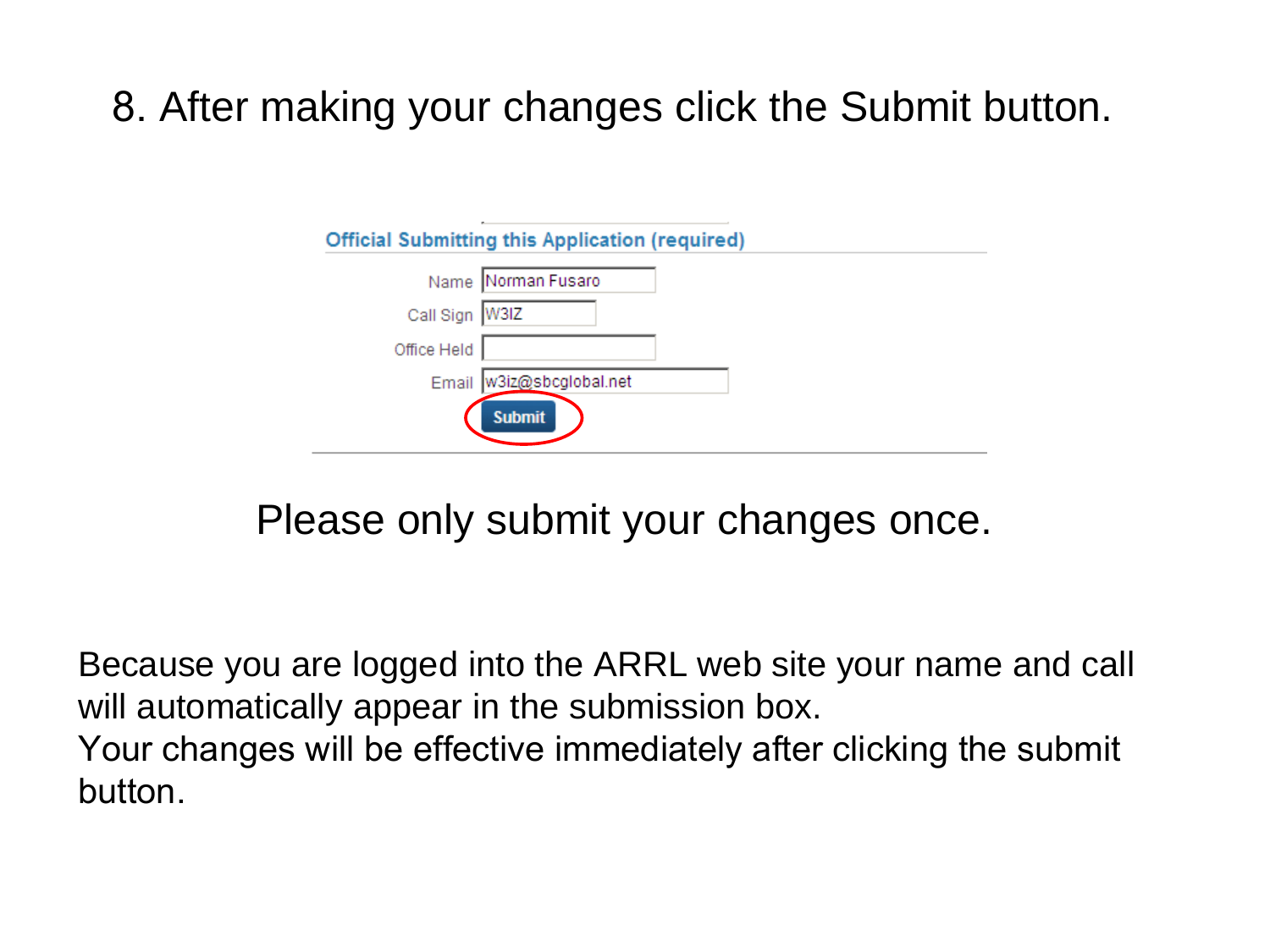#### Additional Editing Features If you want to add pictures or logos to your club listing select the EDIT MEDIA tab.

| <b>Edit Club</b>      |                                              |
|-----------------------|----------------------------------------------|
| <b>View Club Page</b> | <b>Edit Information</b><br><b>Edit Media</b> |
| <b>Edit Club</b>      | <b>Edit Club</b>                             |
|                       | <b>Club Information</b>                      |
|                       | Master ID 0004000356                         |

| <b>Edit Information</b><br><b>Edit Media</b><br><b>Edit Links</b><br><b>Edit Files</b><br><b>Edit Images</b> |                               |  |  |
|--------------------------------------------------------------------------------------------------------------|-------------------------------|--|--|
| <b>Edit Existing Images</b>                                                                                  | Add New Image                 |  |  |
| Field Day 2009                                                                                               | This is the current<br>avatar |  |  |
|                                                                                                              | Edit                          |  |  |
|                                                                                                              | Remove                        |  |  |
| FD 2009                                                                                                      | Make this the                 |  |  |
| KA1ILH working a pile up.                                                                                    | avatar                        |  |  |
|                                                                                                              | Edit                          |  |  |
|                                                                                                              | Remove                        |  |  |

Here you can add, edit or remove jpeg photos. You can make one of your photos the avatar or main picture for your club listing.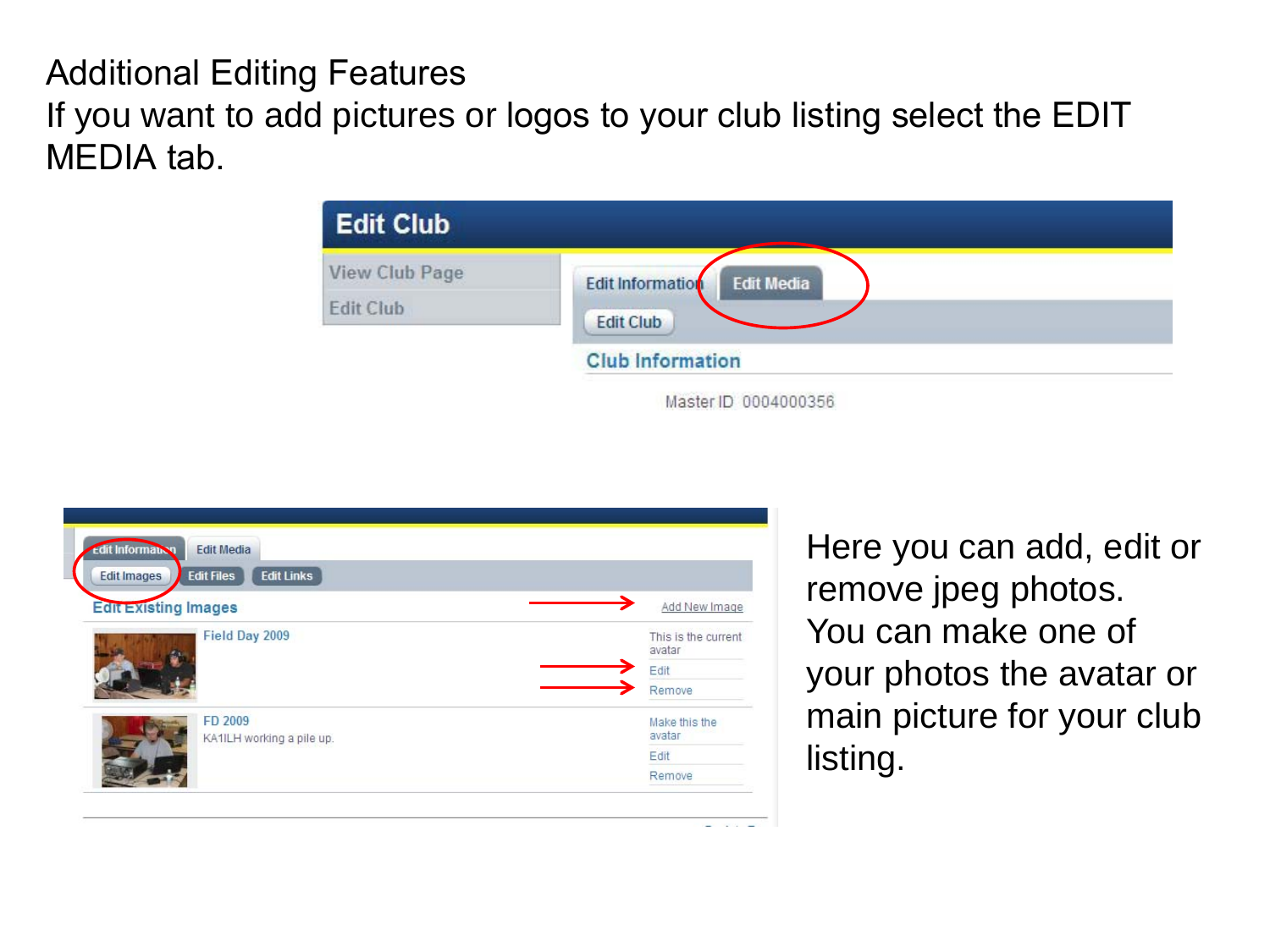### Under the **Edit Links** tab you can add, edit or remove links.